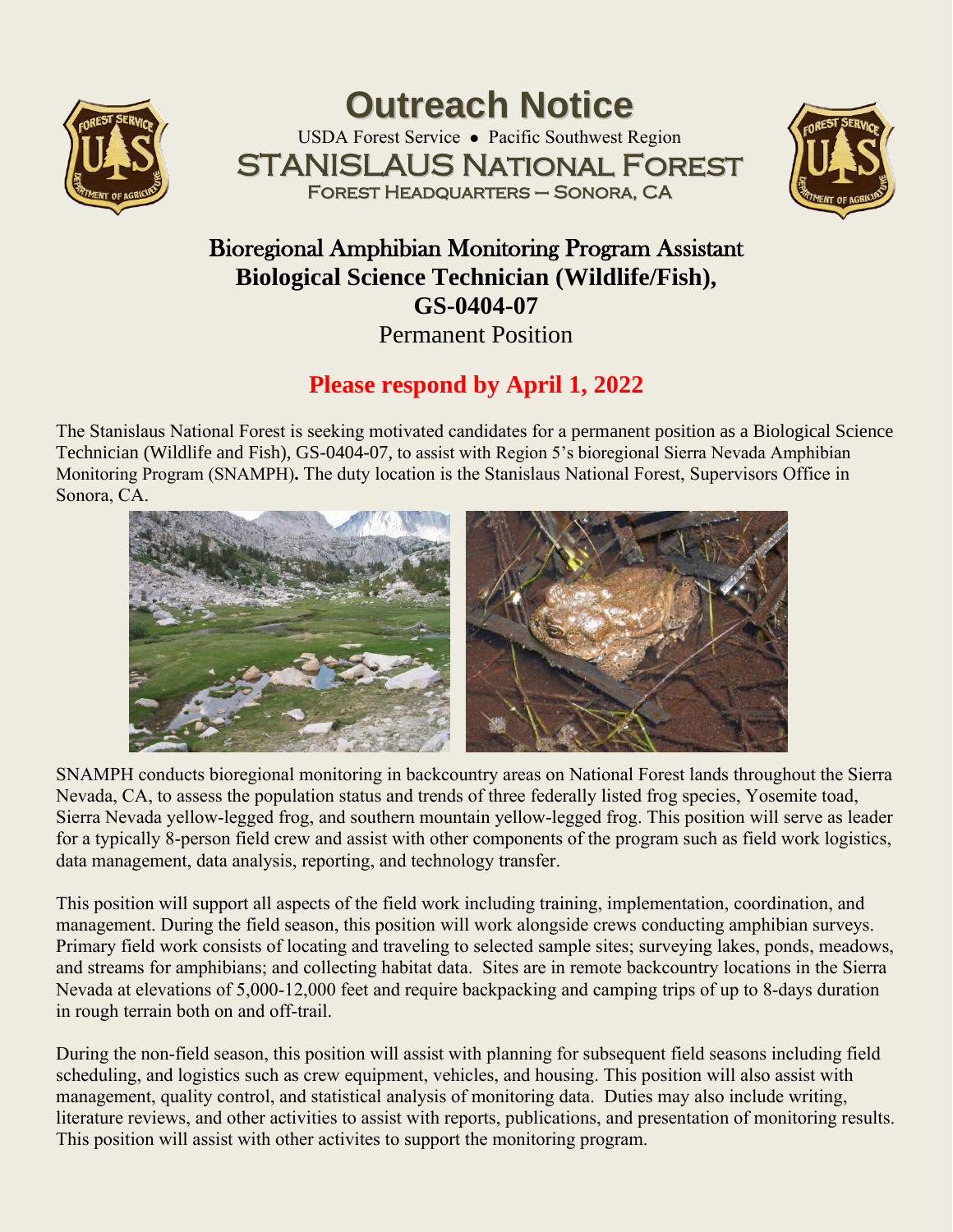Desired knowledge and skill base of the incumbent include:

- Knowledge and expertise in amphibian ecology and survey techniques.
- Backpacking and backcountry experience in high-elevation mountain areas. This position requires extensive and strenuous travel. Candidates must be able to backpack heavy packs (sometimes 50+ pound backpack) to remote locations and camp for up to 8 consecutive nights, and safely lead others in these activities. The schedule requires some weekend work.
- Expertise in backpacking and backcountry work sufficient to assist in field scheduling, outdoor gear, and other field logistics.
- Leadership skills including experience and skill in leading crews in remote settings.
- Experience and skills with data management, some computer programming (e.g., R, SAS, Python), familiarity or aptitude to learn computer software such as MS Access, R, and ArcGIS, and familiarity with basic statistical analysis and aptitude and interest to learn more complex analyses.
- Experience with scientific writing and reporting.
- Ability to build and maintain effective working relationships with agency eomployees and external partners, including crew members for prolonged periods in the backcountry.
- Strong organization skills, attention to detail, and ability to work independently.

**Interested candidates:** For additional information regarding this position, **please contact** Cathy Brown, Monitoring Team Leader, at (209) 985-3487 or by email at **[cathy.brown@usda.gov.](mailto:cathy.brown@usda.gov)** If interested in this position, please respond by **April 1, 2022.** Respondants should return the outreach interest form along with a cover letter and current resume detailing experience and training directly relevant to this position, and a list of 3 professional references that have knowledge relevant to your qualifications.

#### **ABOUT THE MONITORING PROGRAM**:

SNAMPH monitors Yosemite toad, Sierra Nevada yellow-legged frog, and Southern mountain yellow-legged frog occupancy on national forest lands throughout their ranges in the Sierra Nevada, CA. Typically, 8 crew

members work in pairs during the summer. Field work requires backpacking and camping in 8 day tours. Field crews conduct visual encounter surveys for the species and collect a small amount of habitat data. SNAMPH also conducts capture-mark-recapture monitoring of Yosemite toad demography. The program also conducts or assists with other conservation monitoring.

### **ABOUT THE FOREST**:

The Stanislaus National Forest [\(http://www.fs.fed.us/r5/stanislaus/\)](http://www.fs.fed.us/r5/stanislaus/) totals approximately 1,090,000 acres within its boundaries. The Forest is bordered on the south by the Merced River and the Sierra National Forest. The Mokelumne River and the Eldorado National Forest comprise the northern border (map 1). Yosemite National Park and the



Toiyabe National Forest make up the eastern boundaries. The Forest Supervisor's Office is located in Sonora, California, the county seat for Tuolumne County. The four Ranger Districts, Mi-Wok, Calaveras, Summit, and Groveland, are within 45 minutes of the Supervisor's Office.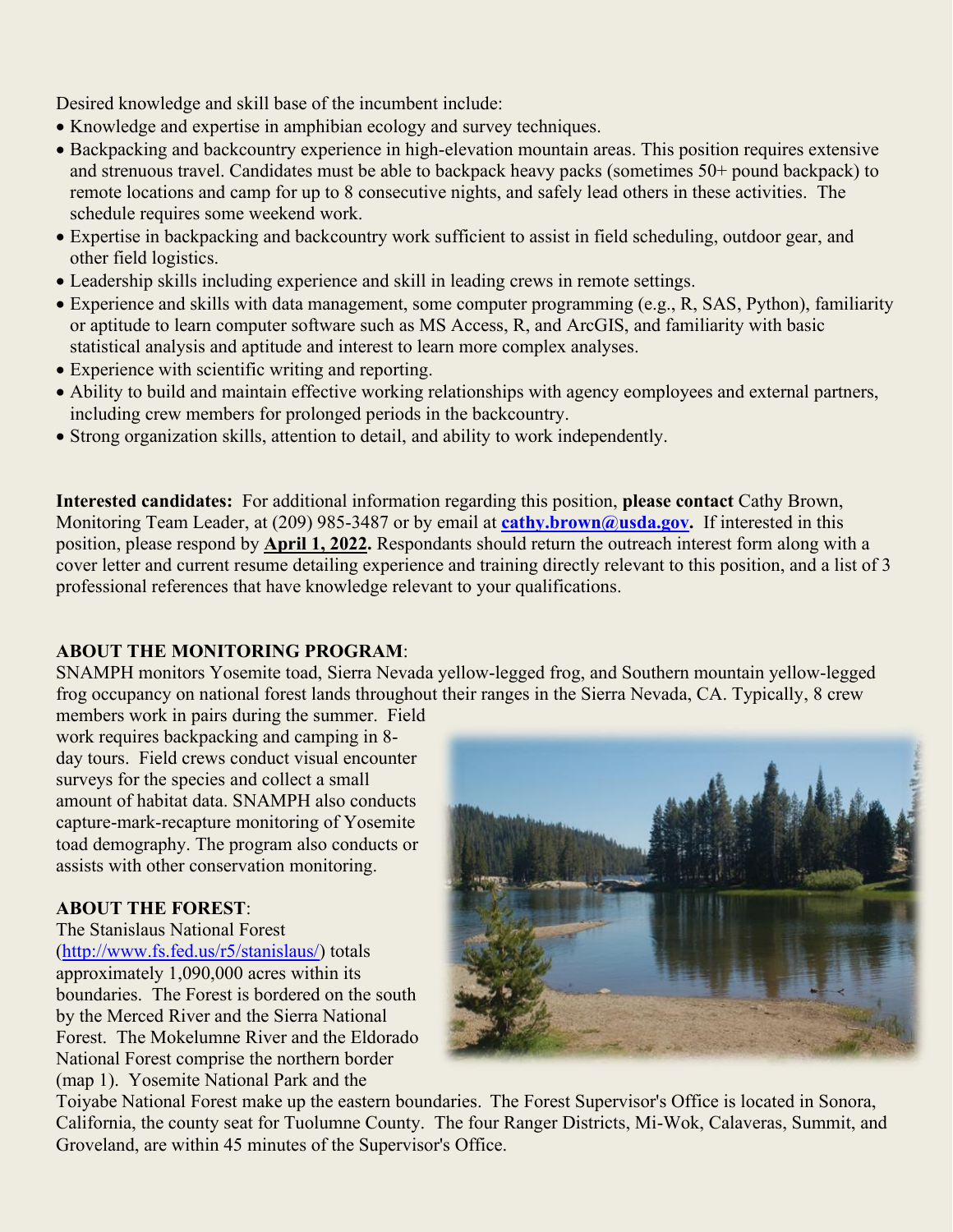The Stanislaus National Forest contains all of the Emigrant Wilderness and portions of the Carson-Iceberg and Mokelumne Wildernesses. The pristine and dramatic scenery offers a backdrop for outstanding hiking, backpacking, and horseback riding experiences. As home to a multitude of lakes and reservoirs, as well as 811 miles of rivers and streams and 18 fish species, the Stanislaus offers a wide variety of water recreation opportunities. The Tuolumne and the Stanislaus Rivers are popular destinations, as are Pinecrest and Cherry Lakes. Winter recreational opportunities are numerous and the area abounds with local history from the gold rush era.

#### **WEBSITES WITH LOCAL COMMUNITY INFORMATION**



- [http://www.city-data.com/city/Sonora-](http://www.city-data.com/city/Sonora-California.html)[California.html](http://www.city-data.com/city/Sonora-California.html)
- <http://tcrealtors.org/>
- [http://www.mymotherlode.com/news/i](http://www.mymotherlode.com/news/index.php) [ndex.php](http://www.mymotherlode.com/news/index.php)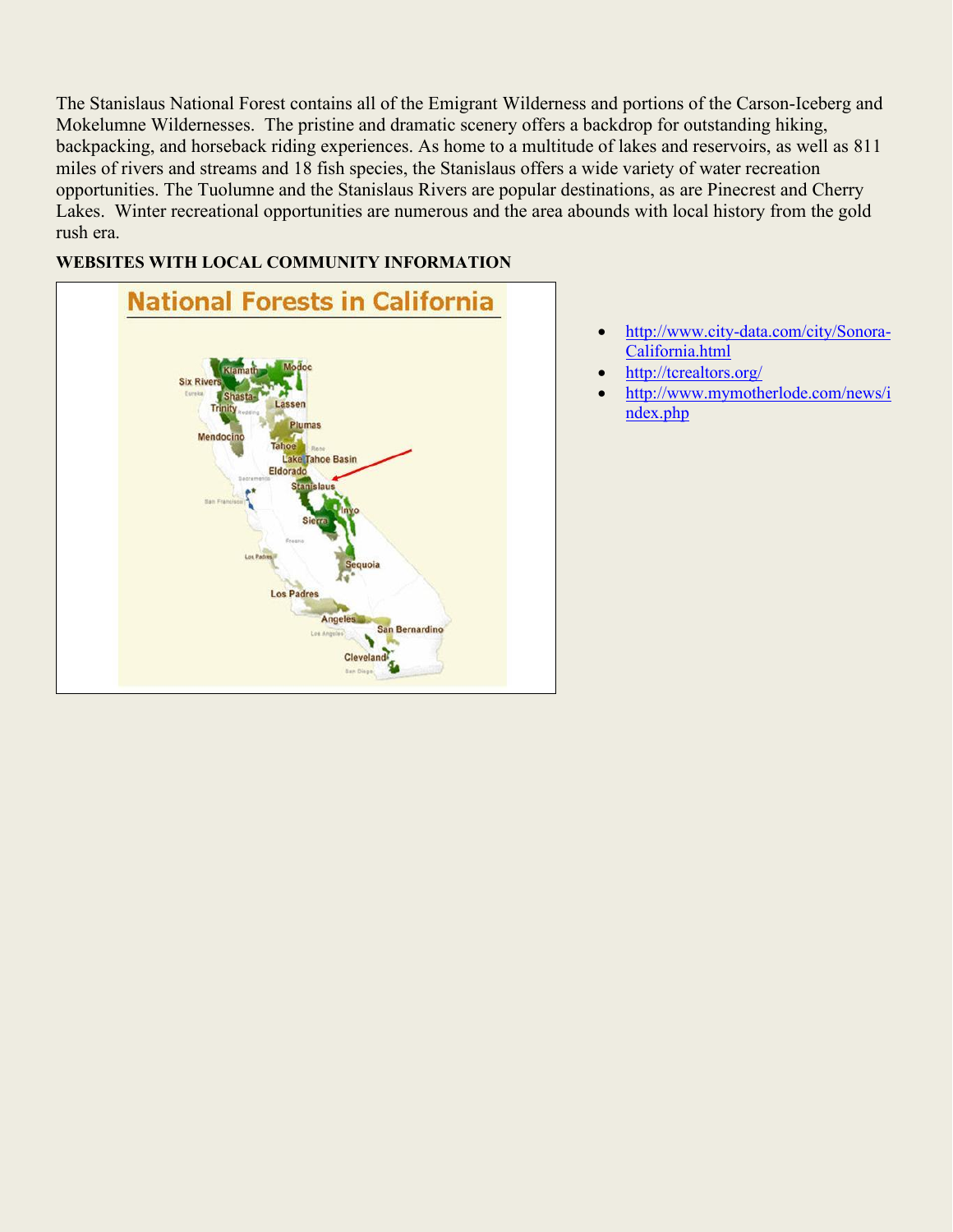**Outreach Response Form Stanislaus National Forest Bioregional Amphibian Monitoring Program Assistant Biological Science Technician (Wildlife/Fish) GS-0404-07**



**E-mail:** cathy.brown@usda.gov **Phone:** 209-985-3487 **Please respond by April 1, 2022**

| <b>NAME:</b>                 |         |               |            |                        |               |
|------------------------------|---------|---------------|------------|------------------------|---------------|
| <b>E-MAIL ADDRESS:</b>       |         |               |            |                        |               |
| <b>MAILING ADDRESS:</b>      |         |               |            |                        |               |
| <b>TELEPHONE NUMBER:</b>     |         |               |            |                        |               |
| <b>AGENCY EMPLOYED WITH:</b> |         | {USFS<br>{BLM |            | <b>{OTHER</b>          |               |
| <b>TYPE OF APPOINTMENT:</b>  |         | {PERMANENT    | {TEMPORARY |                        | {TERM         |
|                              |         | ${VRA}$       | {PWD       |                        | <b>{OTHER</b> |
| <b>CURRENT:</b>              | {REGION |               |            | <b>{FOREST</b>         |               |
|                              |         |               |            | {DISTRICT              |               |
| <b>CURRENT:</b>              |         | {SERIES       |            | {GRADE                 |               |
| <b>CURRENT:</b>              |         |               |            | <b>{POSITION TITLE</b> |               |

**HOW DID YOU FIND OUT ABOUT THIS OUTREACH NOTICE?**

**IF NOT A CURRENT PERMANENT (CAREER OR CAREER CONDITIONAL) EMPLOYEE ARE YOU ELIGIBLE TO BE HIRED UNDER ANY OF THE FOLLOWING SPECIAL AUTHORITIES?**

| <b>PERSON WITH DISABILITIES</b>                      |
|------------------------------------------------------|
| <b>VETERANS READJUSTMENT</b>                         |
| DISABLED VETERANS W/30% COMPENSABLE DISABILITY       |
| <b>VETERANS EMPLOYMENT OPPORTUNITIES ACT OF 1998</b> |
| <b>FORMER PEACE CORPS VOLUNTEER</b>                  |
| <b>PATHWAYS PROGRAM</b>                              |